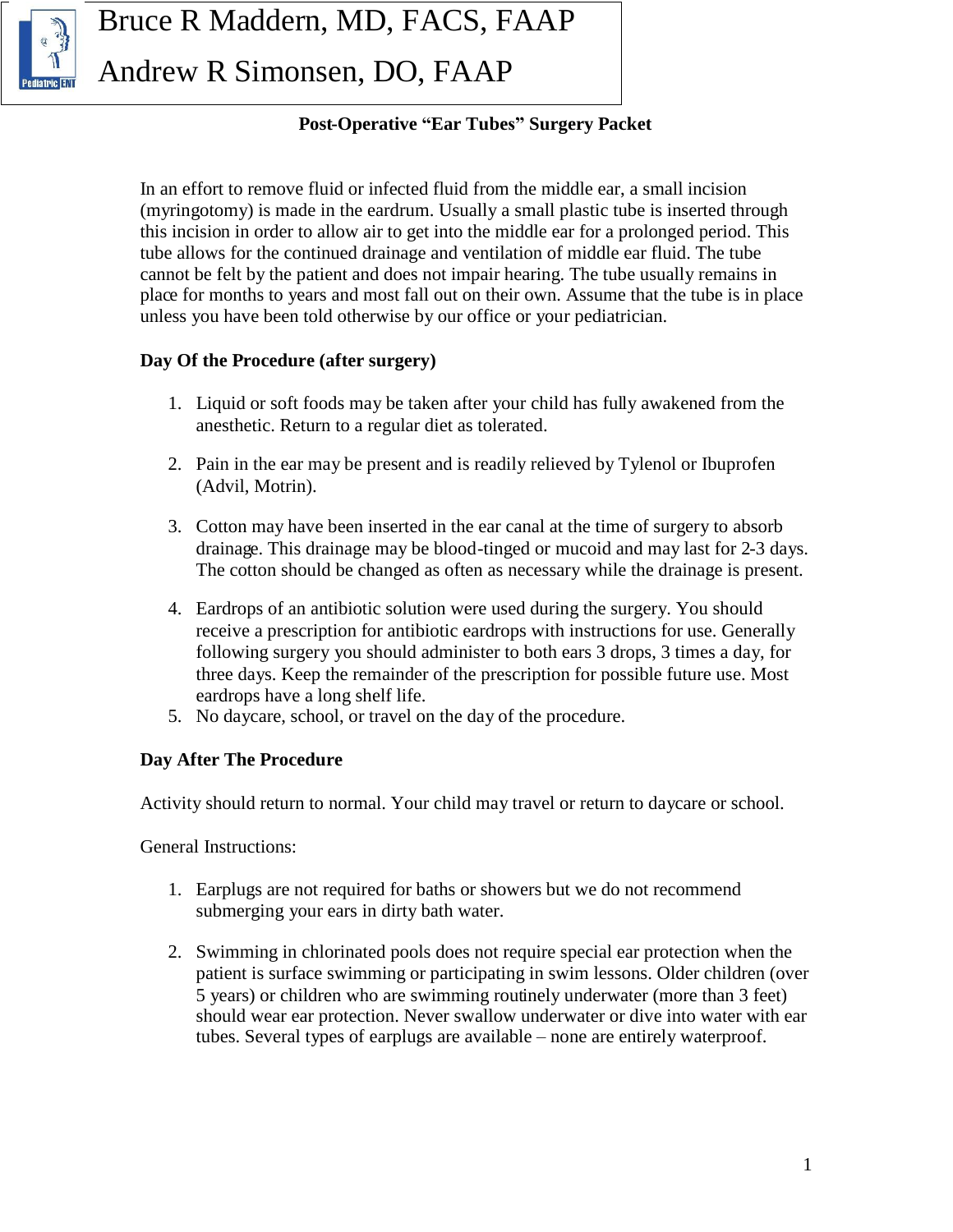

# Bruce R Maddern, MD, FACS, FAAP Andrew R Simonsen, DO, FAAP

Custom molded earplugs are available through our office and require a scheduled visit with our audiologist. Please call our office to schedule an appointment.

- 3. We do not recommend swimming in lakes or rivers with ear tubes as bacteria, fungi, and little critters are more common in these bodies of water.
- 4. Ear drainage may occur immediately after the procedure or at any time while the tubes are in place. If the ear drainage is runny, white, yellow green, bloody or foul smelling, please call the office for treatment instructions. Antibiotic or ear cleansing drops may be prescribed. Please see "Otorrhea" instructions.
- 5. Ear popping, cracking, or pain with belching (burping), yawning and/or chewing are common following the insertion of the ear tubes. This will disappear as the ear returns to normal.
- 6. DO NOT INSERT ANY OBJECTS INTO THE EAR CANAL except earplugs if required.
- 7. Do not place any drops in the ears unless approved by our office. Some preparations are more harmful than helpful.
- 8. Hearing may be substantially improved after the procedure. Certain sounds and noises may by louder to your child. There may be a period of time when your child adjusts to the new hearing.

# **Post Operative Appointment**

Please call the office to schedule your child's post-operative appointment for 4 weeks after the surgery. At this visit, the position of the tubes will be determined and your child's hearing may be evaluated.

#### **??QUESTIONS??**

Should you have any questions, please call (904) 398-5437 between 8:00 AM and 5:00 PM, Monday through Thursday and  $8:00$  AM – 4:00 PM on Friday. On the weekends and evenings, call the ENT provider on call at (904) 398-5437.

These are general recommendations and representations, and may not be appropriate for every individual, patient, or situation. For any questions please consult with your physician. If you have any questions, concerns, or problems, please don't hesitate to call our office at (904) 398 –KIDS (5437).

#### **General Ear Care Instructions**

We care for a variety of common ear disorders in our office and have put together a series of patient care instructions to assist you. If you have any questions, please call before you proceed with any of these instructions.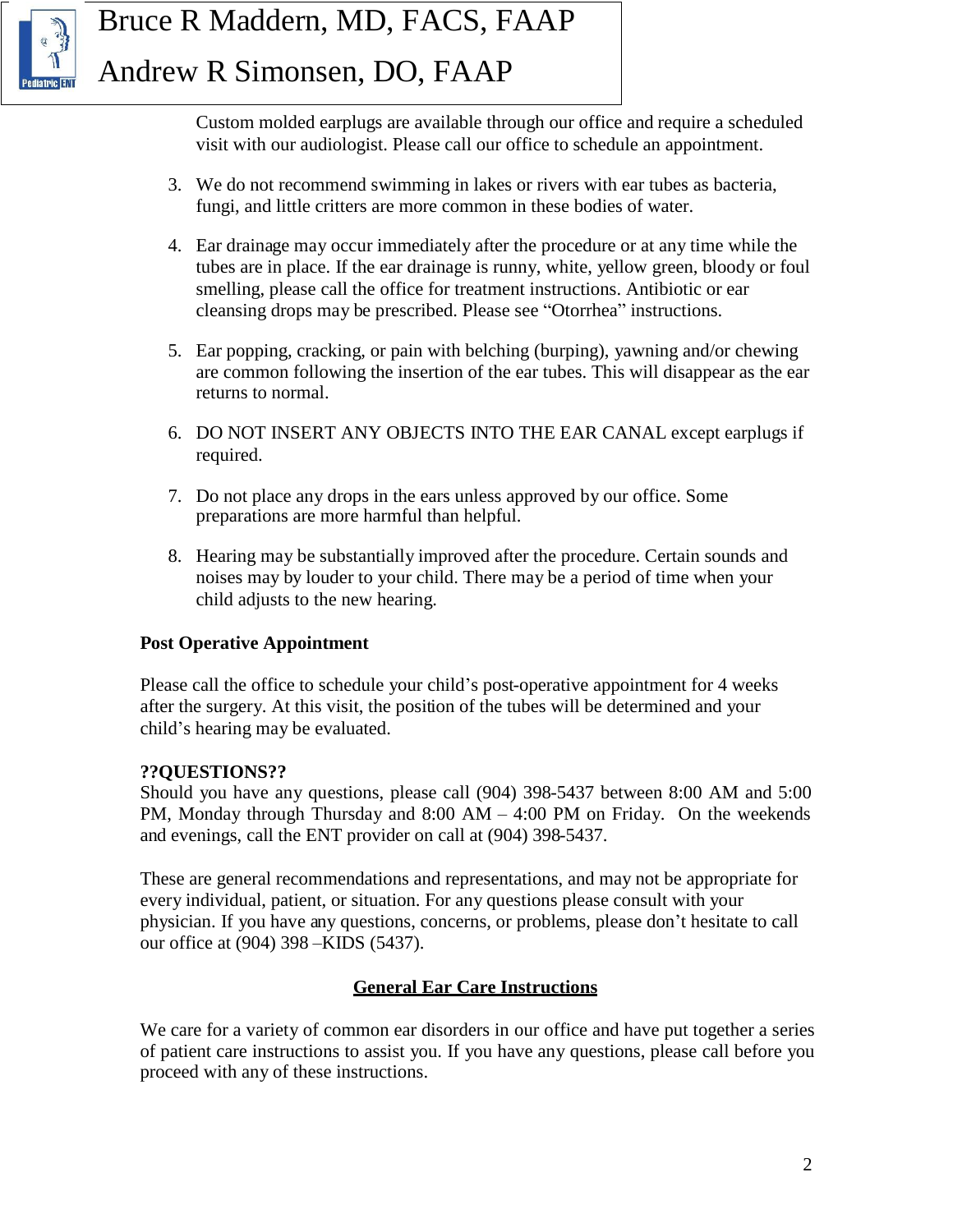

Andrew R Simonsen, DO, FAAP

#### **Ventilation Tube Care**

- Assume the tubes are in the appropriate position in your child's eardrum, unless you have been advised otherwise by a physician.
- Tubes create a temporary hole in the eardrum and allow medications or water to enter the middle ear space, they are a "two way street". No drops or ear solutions are required if you do not see active drainage such as pus or mucous from the ear canal.
- Do not place any solutions or medications in the ear without calling a physician.
- For additional instructions about your child's tubes please see "Post Op Ear" Tubes".

#### **Water Precautions**

- If your child has a tube in the eardrum, you should prevent water from intruding into the middle ear. Surface swimming in a chlorinated pool and bathing is allowed without earplugs but the child should not submerge his/her ears in the bathwater. Swim lessons are encouraged for water safety. Underwater swimming (more than 3 feet) is not encouraged and head first jumping and diving into the water is prohibited. Older children (over age 5 years) or children who are swimming routinely underwater (more than 3-5 feet) should wear ear protection. For children with ear tubes, swimming in lakes, rivers, or the ocean without earplugs is not recommended.
- Several types of plugs are available. Some are sold over the counter and others are custom molded - none are completely waterproof.
- Earplugs can be custom made to fit the ear canal, so they are more comfortable and provide a better fit. Younger children do not need to wear earplugs. You may call the office to schedule an appointment for custom molded earplugs.
- Once the tubes are out of your child's ears and the eardrum has healed (no perforation) plugs are not necessary. In fact, plugs may cause irritation and pack wax or debris down into the ear canal. Consult your physician for proper care of your child's ear.
- To best dry the ear, towel dry the ear or use a dry Q-tip as a wick around the outside of the ear canal to dry the ear. Do not insert Q-tip applicators or other objects down the ear canals. Only go after what you can see.
- A handheld hairdryer on a warm setting can help dry the ear canal. Hold the dryer 6 inches from the ear canal and pass it back and forth for 1-2 minutes.

# **Ear Canal Cleaning**

 If there is drainage, you may be instructed to clean the ear canal and use drops. This requires Q-tip applicators, a cleaning solution and/or prescription eardrops. Only the ear with discharge needs to be cleaned.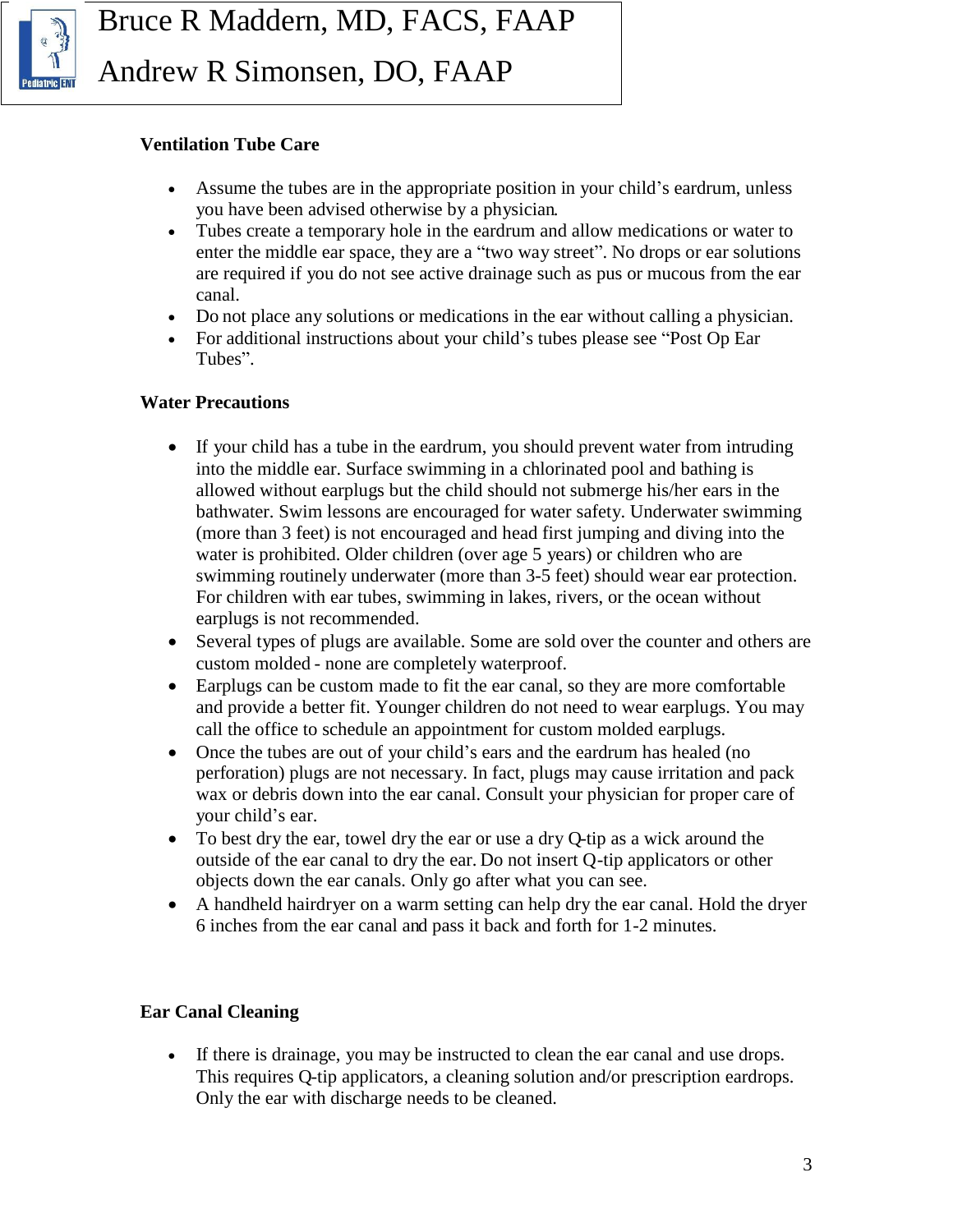

# Bruce R Maddern, MD, FACS, FAAP Andrew R Simonsen, DO, FAAP

- It may take several moist Q-tips to wick the thick material from the ear canal. Only introduce the Q-tip to the depth of the cotton head or bulb. Do not force/push the applicator beyond what you can see. This should not cause any pain. Use the Q-tip to wick the thick material from the ear canal, twirl the Q-tip on the way out to help clean the ear canal. You can then use several dry applicators to clean the loose material. The ear canal is now ready to place antibiotic drops in if you have been directed to do so.
- Some wax looks like ear drainage. Call a physician if you are not sure.

# **Ear Drop Application**

- A multitude of drops, solutions and medications are used in the ear canal. These may be used to treat infections and drainage through the ear tube (otorrhea), swimmer's ear (otitis externa) or wax (cerumen impaction). Use only those medications directed by your physician for only the time period prescribed. Overuse of drops can lead to worsening of your child's condition. If you have questions please call your physician.
- With your child's head held over in your lap so the ear is pointing up, drop the solution down the ear canal. They should disappear down the hole. Gravity is your friend. Use your finger to gently massage the front of the ear (tragus) to "pump" the drops down the ear canal. Place a piece of a cotton ball in the ear. This will help to prevent overflow down your child's neck or onto your clothes.
- Administering room temperature or cold eardrops may cause discomfort. Warm the eardrops to body temperature before administration. You can warm the drops by either rolling the bottle in your hands or holding the bottle under warm water.

# **Earwax Control**

- Earwax is protective to your ear. Overproduction of wax and plugging of the ear canal can lead to pain and hearing loss. Simple Q-tip applicator cleaning around the edge of the ear canal can loosen excess wax. DO NOT insert the applicator down the ear canal to remove wax. This will push wax farther down the ear canal and worsen your child's condition.
- Over-the-counter earwax removal systems should not be used. These are harsh chemicals and may cause irritation to the skin of the ear canal. Baby oil, Vitamin E oil, or prescription products such as Dermotic Oil can soften or loosen some impacted wax in the ear canal. Two to three drops can be applied into each ear canal once or twice a month to help moisturize the skin. Use this as well as other medications only under the advice of a physician.

# **Ear Drainage (Otorrhea) Instructions**

Ear infections continue to occur with increasing frequency despite our best efforts with options such as antibiotics, immunizations, and ear tubes. Ear infections can occur with a tube in place; this is called otorrhea. These incidents usually coincide with episodes of